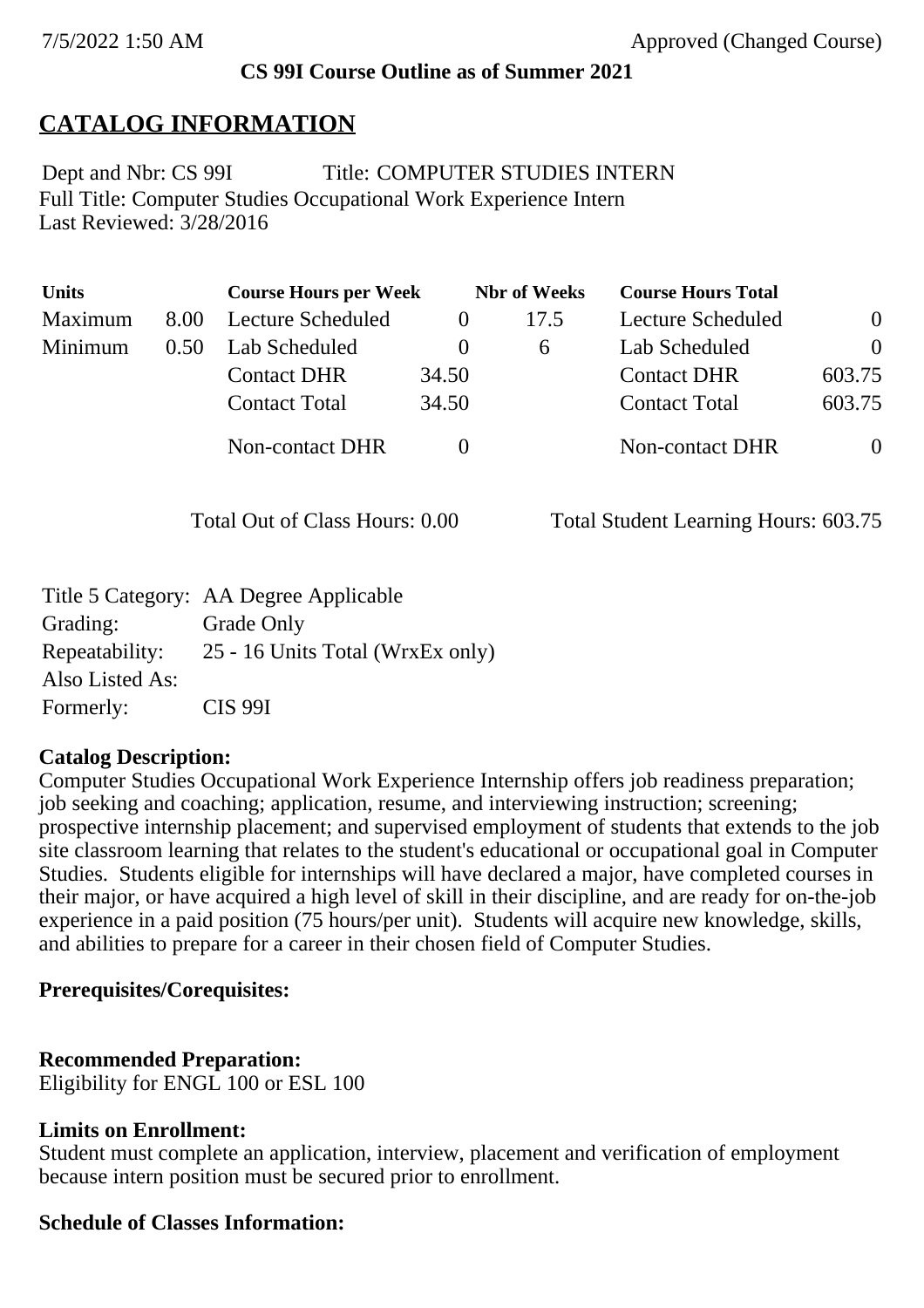Description: Computer Studies Occupational Work Experience Internship offers job readiness preparation; job seeking and coaching; application, resume, and interviewing instruction; screening; prospective internship placement; and supervised employment of students that extends to the job site classroom learning that relates to the students' educational or occupational goal in Computer Studies. Students eligible for internships will have declared a major, have completed courses in their major, or have acquired a high level of skill in their discipline, and are ready for on-the-job experience in a paid position (75 hours/per unit). Students will acquire new knowledge, skills, and abilities to prepare for a career in their chosen field of Computer Studies. (Grade Only)

Prerequisites/Corequisites:

Recommended: Eligibility for ENGL 100 or ESL 100

Limits on Enrollment: Student must complete an application, interview, placement and verification of employment because intern position must be secured prior to enrollment. Transfer Credit: CSU;

Repeatability: 16 Units Total (WrxEx only)

## **ARTICULATION, MAJOR, and CERTIFICATION INFORMATION:**

| <b>AS Degree:</b><br><b>CSU GE:</b> | Area<br><b>Transfer Area</b> |            |             | Effective:<br>Effective: | Inactive:<br>Inactive: |
|-------------------------------------|------------------------------|------------|-------------|--------------------------|------------------------|
| IGETC:                              | <b>Transfer Area</b>         |            |             | Effective:               | Inactive:              |
| <b>CSU Transfer: Transferable</b>   |                              | Effective: | Spring 1999 | Inactive:                |                        |
| <b>UC</b> Transfer:                 |                              | Effective: |             | Inactive:                |                        |

## **CID:**

**Certificate/Major Applicable:** 

[Both Certificate and Major Applicable](SR_ClassCheck.aspx?CourseKey=CS99I)

## **COURSE CONTENT**

## **Student Learning Outcomes:**

Upon completion of the course, students will be able to:

1. Demonstrate application of computer skills and knowledge at the job site

2. Write a resume targeted to a Computer Studies specific career that includes the new skills acquired in the internship.

3. Demonstrate improvement of Computer Studies specific job skills at the job site.

## **Objectives:**

Upon completion of the course, students will be able to:

- 1. Develop, achieve, and assess Computer Studies work-based learning objectives.
- 2. Use self-reflective and critical analysis to evaluate a job site experience.

3. Research and analyze resume writing formats; assess discipline-specific skills of a targeted career; write a discipline-specific resume.

4. Assess discipline-specific classroom learning and apply applicable skills to meet requirements at job site.

- 5. Research career information related to Computer Studies.
- 6. Keep accurate records of employment.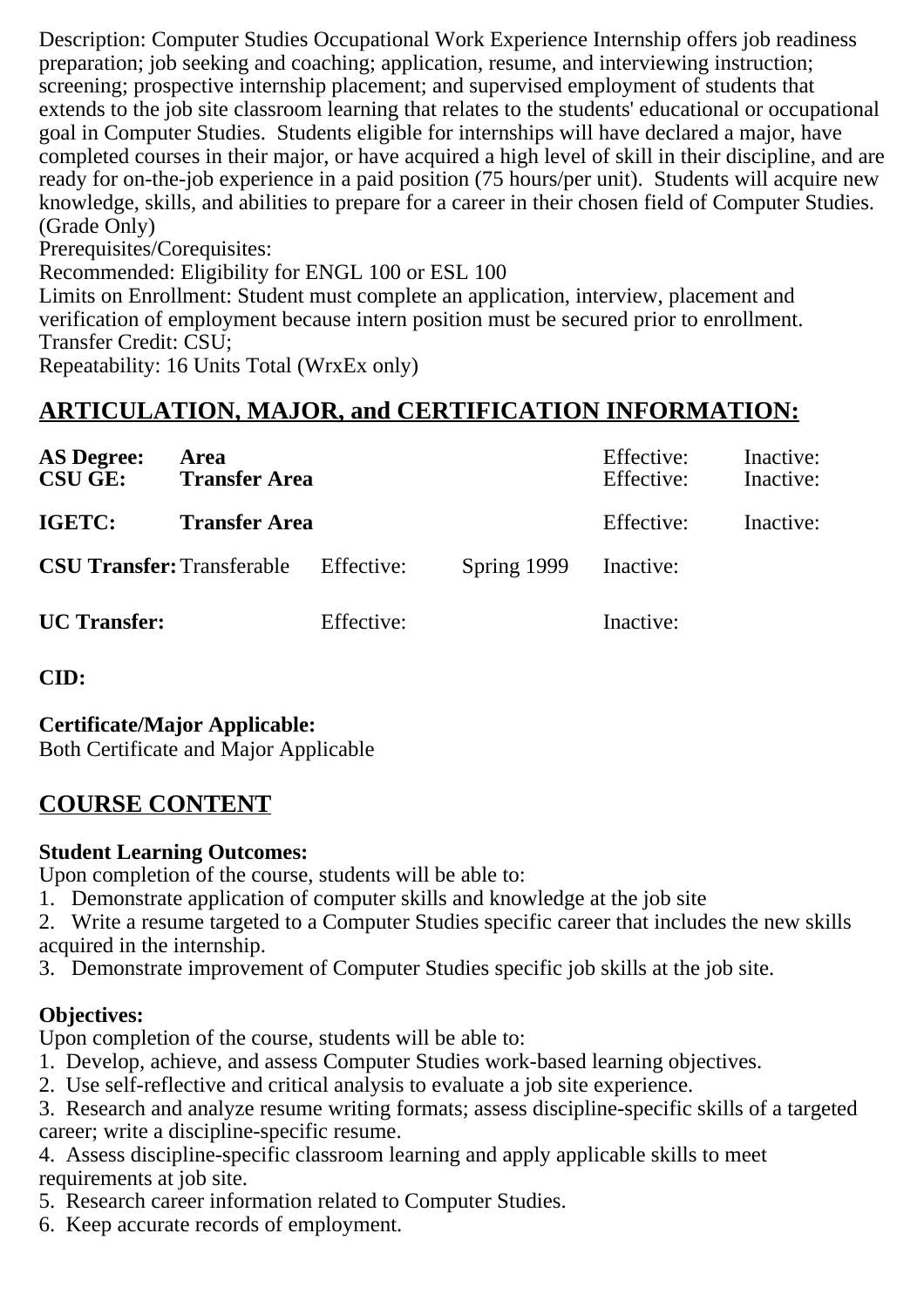7. Repeating students must demonstrate increased depth and breadth of work skills proficiency at their worksite with new learning objectives.

## **Topics and Scope:**

- I. Work-based learning objectives
	- A. Self-assessment
	- B. Format
	- C. Measurement
	- D. Evaluation
- II. Written report
	- A. Format
	- B. Grammar and organization
	- C. Focus
	- D. Reflective analysis
- III. Resume
	- A. Research
	- B. Analysis
	- C. Skills assessment measurement
	- D. Career objective
	- E. Format
	- F. Organization
	- G. Education and experience
	- H. Skills and qualifications
- IV. Job site skills
	- A. Classroom preparation
	- B. Job site requirements
- V. Job and career research
	- A. Employer panel discussions, personal skill sets, job search strategies
	- B. Informational interviews and job shadows
- VI. Accurate record keeping and timely reporting of hours worked
- VII. Repeating students
	- A. Develop new more complex discipline specific learning objectives
	- B. Measure/evaluate work site performance

# **Assignment:**

- 1. Write, implement and evaluate 4 measureable work-based learning objectives.
- 2. Select and attend 4 hours of seminars or activities, or complete a project.
- 3. Develop or revise resume.
- 4. Write a 2-page reflective report.
- 5. Keep accurate records of hours worked per week.
- 6. Meet with instructor and job supervisor at least one time.

7. Repeating students will create new objectives that are more complex and at a higher level of competency.

# **Methods of Evaluation/Basis of Grade:**